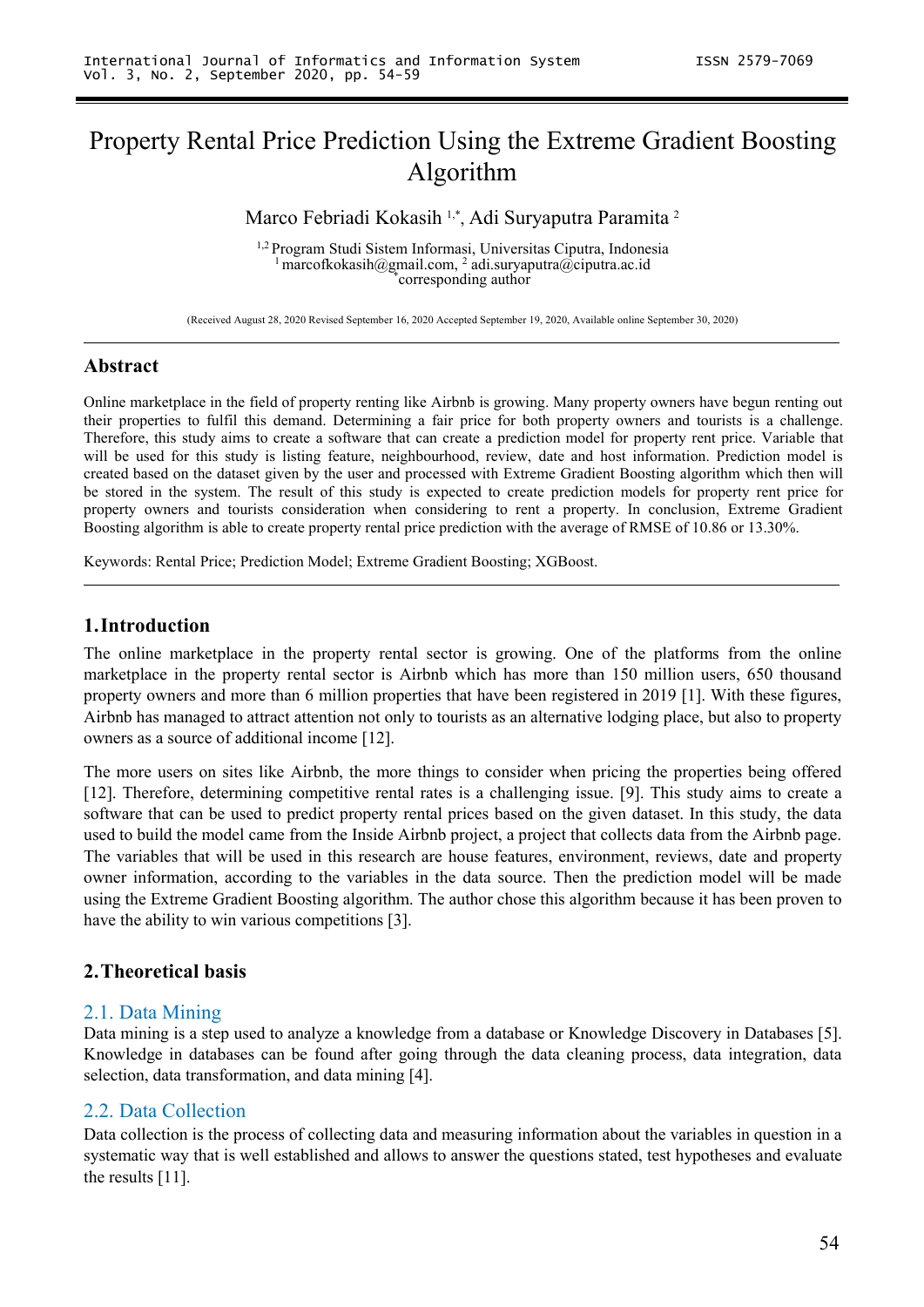## 2.3. Data Preprocessing

Data preprocessing is needed to avoid problems that exist in data before processing such as missing data, data type errors, inconsistent data and others [10].

a. Correlation Analysis

Correlation analysis is a statistical analysis technique used to find the relationship between two variables [6]. Correlation analysis is used for feature selection process. Feature Selection is a technique used to reduce data dimensions by selecting relevant features for better learning performance [13].

There are several ways to analyze correlation, namely the theory of Pearson, Spearman and Kendall. Pearson correlation is used to measure the correlation between two continuous variables. Spearman correlation is used to assess the relationship between variables which are ordinal data [15]. While Kendall's correlation is used to measure the correlation between two variables which is ordinal data [6].

b. Data Cleaning

The definition of data cleaning is the process of preparing and selecting existing data through the analysis and processing of data which can affect the results [10]. The data cleaning process that will be carried out in this study is as follows.

- 1. Change data types on features.
- 2. Fill in the empty value with the appropriate value.
- 3. Deleting data that is too different from other data (outliers).
- 4. Remove features that are not relevant to the Machine Learning process.
- 5. Converts boolean values into binary numbers.
- c. Data Aggregation

Data aggregation is a process in which raw data is collected and summarized in the form of statistical analysis [8].

d. Data Standardization

Data standardization is the process of giving standards to feature or attribute values so that data does not interfere with the computer learning process [7].

## 2.4. Extreme Gradient Boosting

Extreme Gradient Boosting, commonly known as XGBoost, is a development algorithm for Gradient Boosting that is more efficient and scalable [2]. Gradient boosting or gradient boosted tree is one of the algorithms used in solving supervised learning problems, where training data is used to predict the objective variables [3]. XGBoost provides linear model algorithms and tree learning which are efficient and capable of producing predictive models [2].

The basic model of XGBoost is a decision tree ensembles, an algorithm that contains a number of regression trees. The way this algorithm works is by adding the value of each tree foreach variable so that it can generate a mathematical model like this where k is the number of trees, f is a function in functionalspace F and F is the set of all trees [3].

$$
\hat{y}_i = \sum_{k=1}^K f_k(x_i), \quad f_k \in \mathcal{F}
$$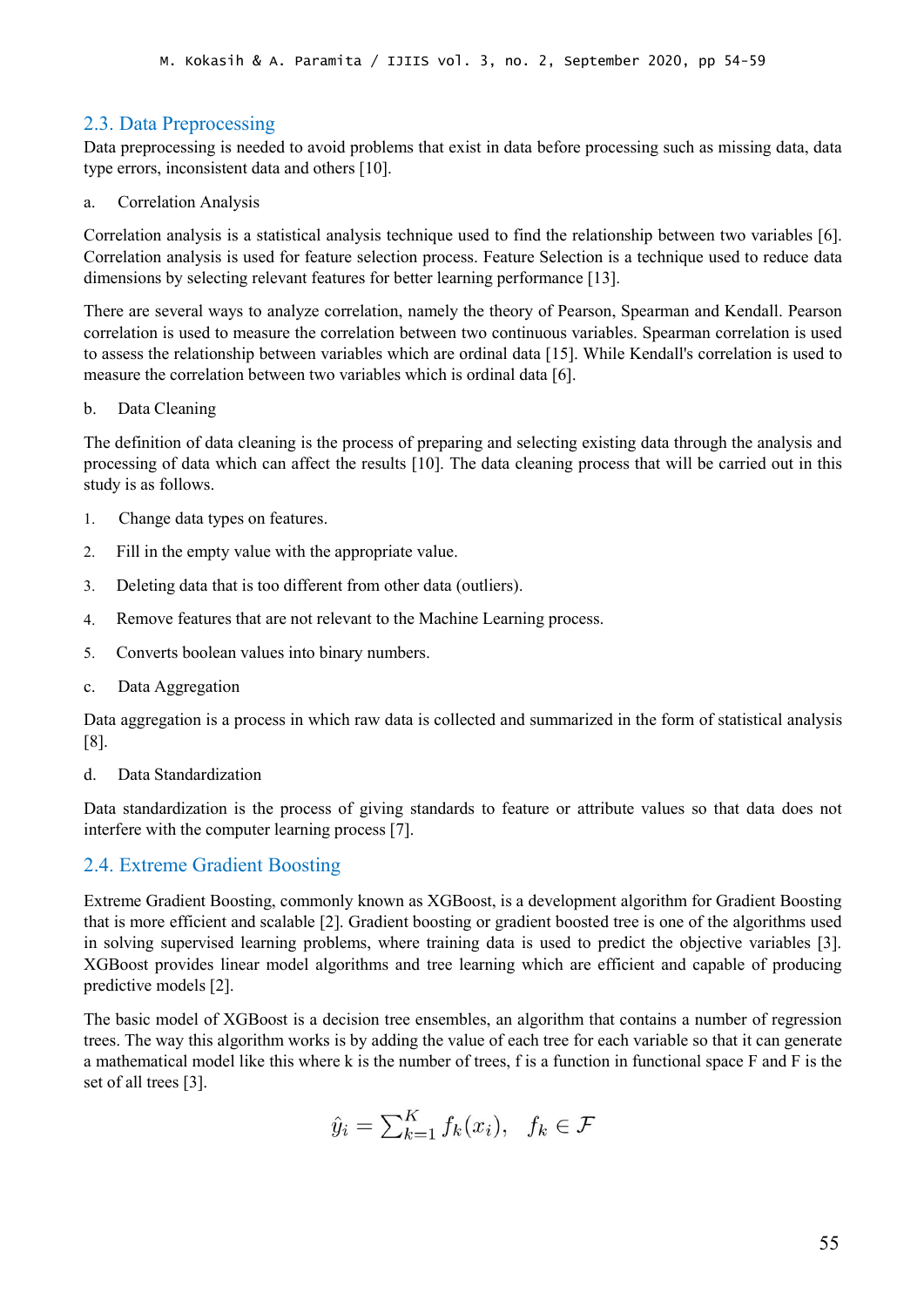That way it can produce general objective functions that need to be optimized

$$
\mathcal{L}(\phi) = \sum_{i} l(\hat{y}_i, y_i) + \sum_{k} \Omega(f_k)
$$

$$
\Omega(f) = \gamma T + \frac{1}{2}\lambda \|w\|^2
$$

In the Extreme Gradient Boosting algorithm, there are important feature terms that are obtained from the importance value of each feature. The more often a feature is used to make decisions in a decision tree, the higher its value. The main calculation of feature importance is the weight which indicates how important a feature is in creating a new branch. The importance of a feature changes based on how far the predictions change if a feature is replaced by another feature [14].

## **3.Method**

The research begins with the data collection stage that will be used for research or the data collection stage. The data used came from the Inside Airbnb project, namely the Singapore Airbnb data taken on September 25, 2019. Based on the variables used in this study, the initial data was taken from the listings, listings-details and reviews-details dataset. The data is combined into one dataset by doing feature selection first. The variables contained in the dataset are property features, neighborhood, reviews, date and property owner information.

The data will go through the data preprocessing stage where the data will be prepared to be used in the machine learning process. The first stage is to combine the dataset into one through the merge process. Data that has been merged has 107 features and 104725 rows. There are several features that have no effect on predictions such as id, listing id and reviewer id that will be deleted. Once deleted, the data will have 53 features. In addition, there is one feature that can be divided into several features such as the amenities feature. New features are created based on random selection on the value of amenities features which have a total of 85,000, namely Laptop friendly workspace, TV, Microwave, Dishes and Silverware, Hot water, Family kid friendly.

The feature selection stage is the selection of features from the data that will be used in the study. These features are selected based on correlation. Features that have a correlation above 0.9 will be removed because they have a similar effect to the other dependent variables. The final result of the dataset is 47 features.

Data cleaning is the process of removing or replacing values from data that have null values or are outliers. In the dataset, null data comes from features that describe reviews as well as prices. Then the null data isfilled with a value of 0 and other data that has null data is filled with the average of these features. In addition to filling in null data, the comments feature is changed with polarity values, all data types are changed to Float, the date feature is separated into day, month and year.

Data Standardization is the process of assigning a certain value to each feature dataset. In the dataset, there are some data that need to be changed in value first. Categorical data is converted into numbers using the Label Encoding method and then the values will be separated into new features using the One Hot Encoding method. Label Encoding is a method used to convert categorical data into integers while One Hot Encoding is used to separate categorical data with nominal properties into separate features based on its value.

Data Aggregation is the process of converting raw data into a summary form that can be used for further data analysis. The data will be analyzed to understand the contents of the data in more detail. Then the feature\_importance function of XGBoost will be carried out to find out which features have the highest value for rental price predictions based on the data provided.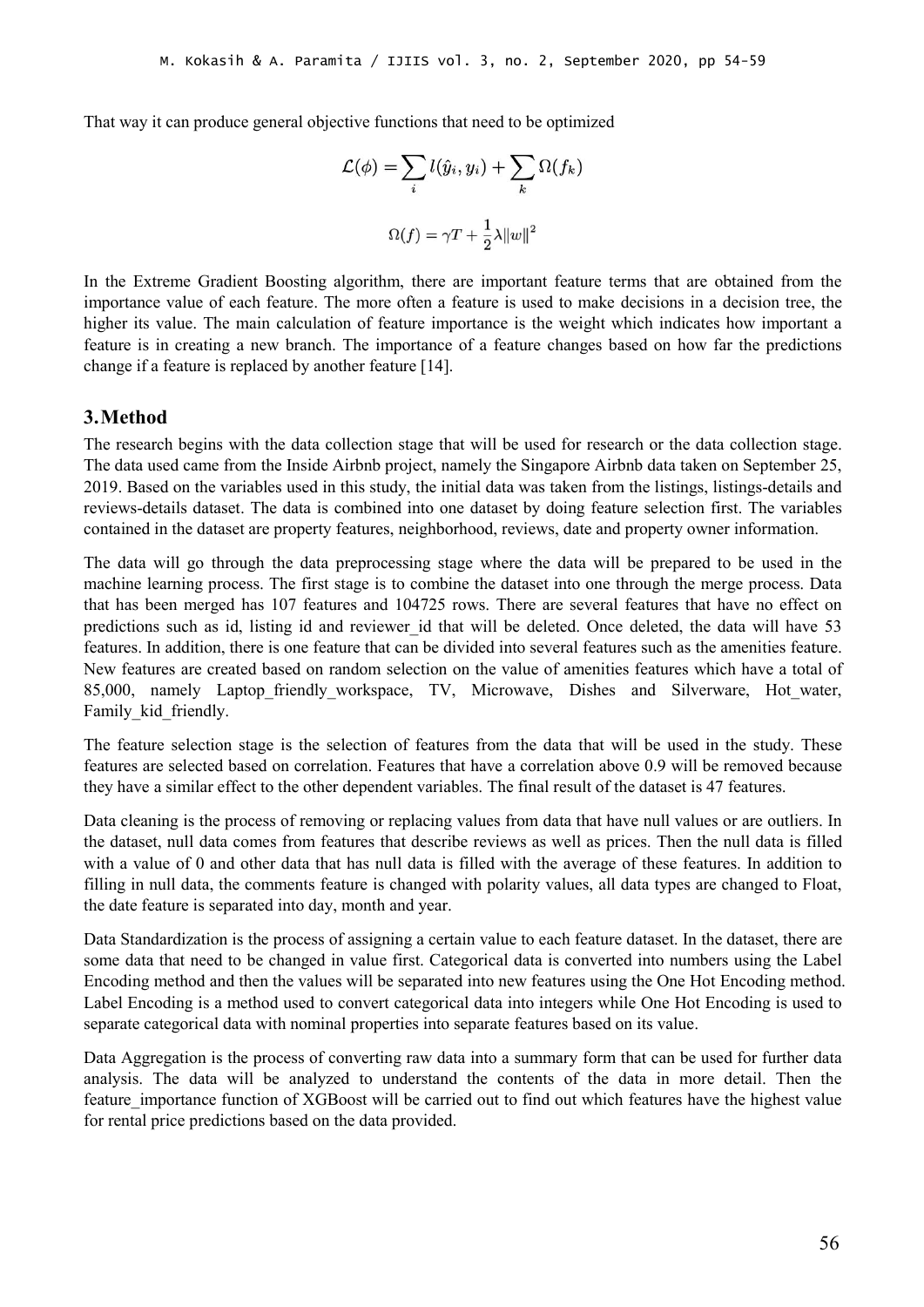The data that has been prepared is divided into two data frames, namely X and Y which contain independent variables and contain dependent variables. The two dataframes are then divided into train data and test data with a ratio of 80:20 using the train test split function.

The next step is to create an XGBoost class and prepare the fixed parameters and parameters that will go through the hyper-parameter tuning process. Fixed parameter is the early stopping rounds parameter which is 10, eval\_metric isRMSE and the test dataset. Parameters that are searched for through the hyper-parameter tuning process are learning rate, max depth, gamma, colsample bytree and n estimators. Hyper-parameter tuning is performed using the RandomizedSearchCV function and the results will replace the original model that was created. The model that has been filled with parameters from the hyper-parameter tuning will go through the fitting and training process.

To generate a score from the model, 10 fold cross validation was performed using the KFold function. After that, the resulting model will be saved as a pickle file along with the resulting decision tree. Researchers will use RMSE to conduct model assessments. In this study, the average RMSE value is expected not to exceed 25.

Based on the results of implementing the XGBoost algorithm on the Airbnb Singapore dataset, it was obtained a value of 0.94. This value is obtained after the model goes through the cross-validation process between the train and test data. From this model can visualize 10 features that have Feature Importance value using the highest weight calculation which can be seen in Figure 1.



**Fig. 1.** Feature Importance (Top 10)

The model that has been created will be implemented into a website that has two features, namely Predict and Add Data. The Predict feature functions to predict property rental prices based on predetermined input. The Prediction Model used will be adjusted based on the location of the property. The Add Data feature serves to give users the ability to upload their own dataset to produce a prediction model according to the given dataset. The flow of the Predict and Add Data features can be seen in Figures 2 and 3.



**Fig. 2.** Predict feature usage flow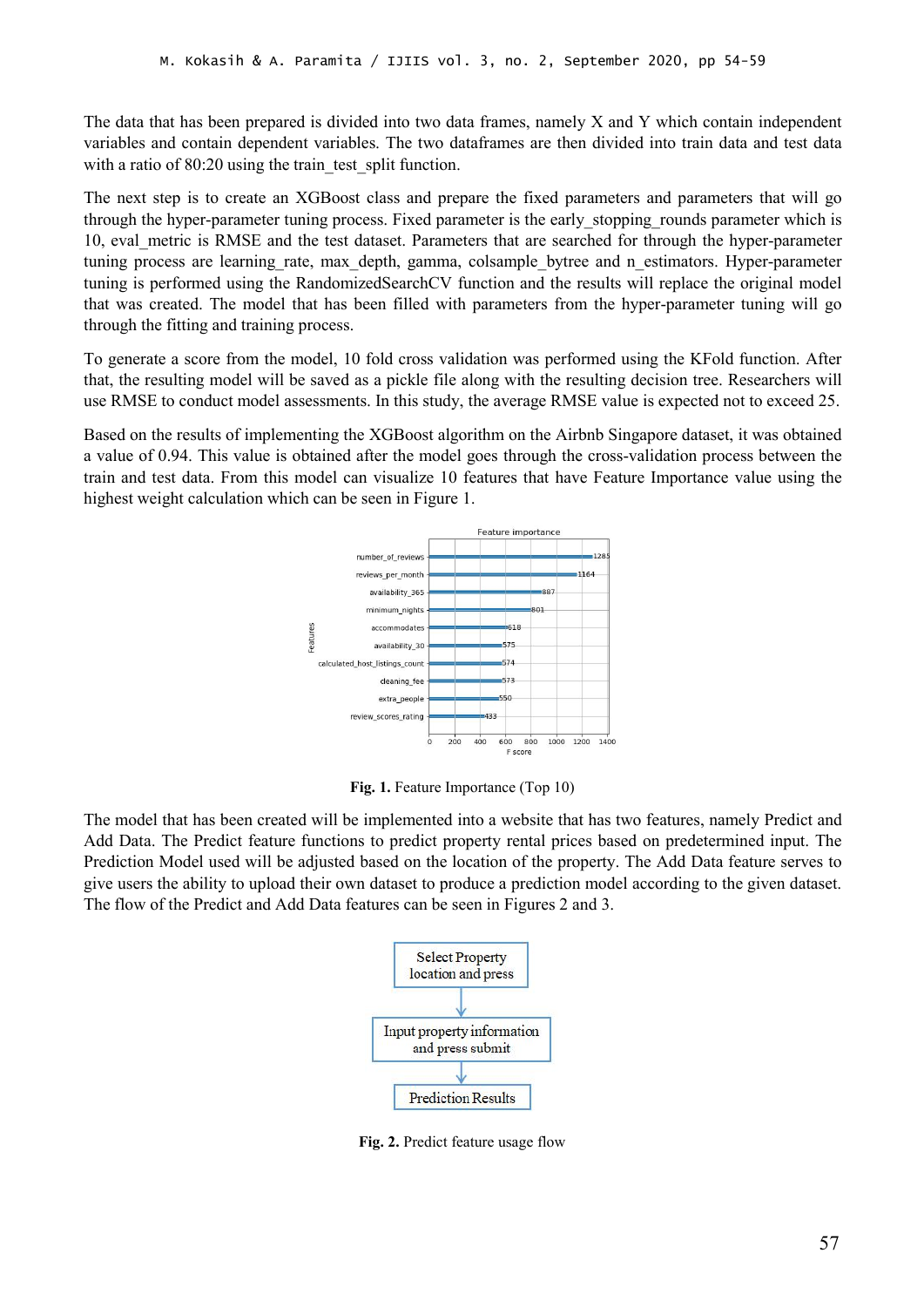

**Fig. 3.** Add Data feature usage flow

## **4.Results**

Based on the model that has been created, tests are carried out in predicting rental prices using data taken from the testing dataset. The test results can be seen in Table 1.

| <b>Test</b><br>Number | <b>Actual</b><br><b>Prices</b> | <b>Prediction</b><br><b>Prices</b> | <b>RMSE</b>       |
|-----------------------|--------------------------------|------------------------------------|-------------------|
| Test 1                | 105                            | 101                                | 3.62 (3.45%)      |
| Test 2                | 66                             | 73                                 | 6.99 (10.59%)     |
| Test 3                | 45                             | 46                                 | 1.37 (3.04%)      |
| Test 4                | 61                             | 66                                 | 4.77 (7.82%)      |
| Test 5                | 70                             | 99                                 | 28.84 (41.2%)     |
| Test 6                | 200                            | 205                                | 5.08 (2.54%)      |
| Test 7                | 217                            | 215                                | 2.15 (0.99%)      |
| Test 8                | 85                             | 118                                | 32.72<br>(38.49%) |
| Test 9                | 184                            | 189                                | 5.59 (3.04%)      |
| Test 10               | 80                             | 63                                 | 17.43<br>(21.79%) |

**Table. 1.** Test Result

## **5.Conclusion**

In this paper, we have presented Property rental price prediction model Extreme Gradient Boosting algorithm is able to create property rental price prediction with the average of RMSE of 10.86 or 13.30%. The highest RMSE is 38.49% on test 8 and the lowest RMSE is 0.99% on test 7.